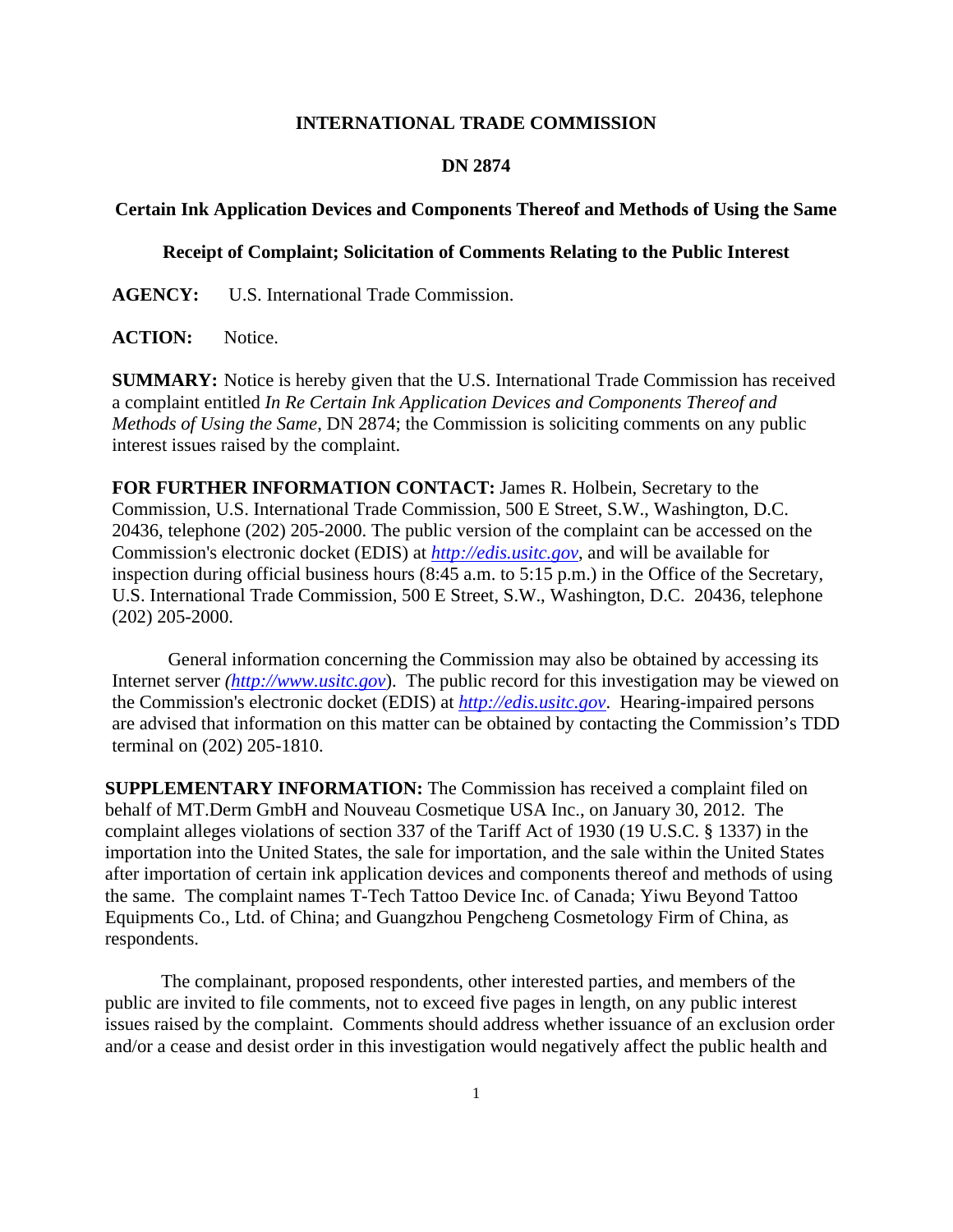welfare in the United States, competitive conditions in the United States economy, the production of like or directly competitive articles in the United States, or United States consumers.

In particular, the Commission is interested in comments that:

- (i) explain how the articles potentially subject to the orders are used in the United States;
- (ii) identify any public health, safety, or welfare concerns in the United States relating to the potential orders;
- (iii) indicate the extent to which like or directly competitive articles are produced in the United States or are otherwise available in the United States, with respect to the articles potentially subject to the orders; and
- (iv) indicate whether Complainant, Complainant's licensees, and/or third party suppliers have the capacity to replace the volume of articles potentially subject to an exclusion order and a cease and desist order within a commercially reasonable time.

 Written submissions must be filed no later than by close of business, eight business days after the date of publication of this notice in the *Federal Register*. There will be further opportunities for comment on the public interest after the issuance of any final initial determination in this investigation.

 Persons filing written submissions must file the original document and 12 true copies thereof on or before the deadlines stated above with the Office of the Secretary. Submissions should refer to the docket number ("Docket No. 2874") in a prominent place on the cover page and/or the first page. The Commission's rules authorize filing submissions with the Secretary by facsimile or electronic means only to the extent permitted by section 201.8 of the rules (see Handbook for Electronic Filing Procedures,

http://www.usitc.gov/secretary/fed\_reg\_notices/rules/documents/handbook\_on\_electronic\_filing. pdf. Persons with questions regarding electronic filing should contact the Secretary (202-205- 2000).

 Any person desiring to submit a document to the Commission in confidence must request confidential treatment. All such requests should be directed to the Secretary to the Commission and must include a full statement of the reasons why the Commission should grant such treatment. *See* 19 C.F.R. § 201.6. Documents for which confidential treatment by the Commission is properly sought will be treated accordingly. All nonconfidential written submissions will be available for public inspection at the Office of the Secretary.

This action is taken under the authority of section 337 of the Tariff Act of 1930, as amended (19 U.S.C. § 1337), and of sections 201.10 and 210.50(a)(4) of the Commission's Rules of Practice and Procedure (19 CFR §§ 201.10, 210.50(a)(4)).